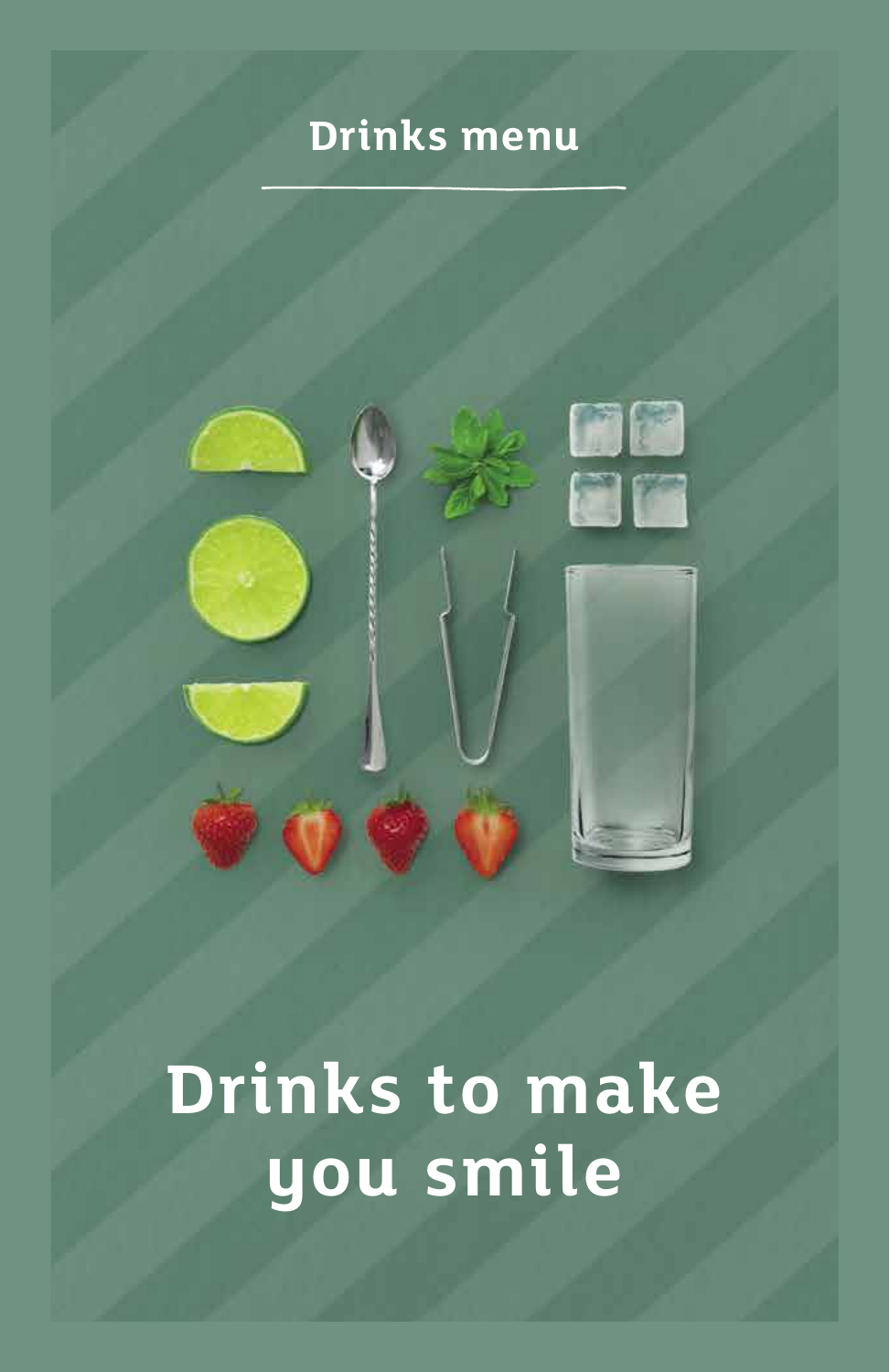| Heineken 330ml                        | £4.50 |
|---------------------------------------|-------|
| <b>Budweiser</b> 330ml                | £4.50 |
| Meantime London Pale Ale 330ml        | £4.50 |
| <b>Desperados</b>                     | £4.50 |
| Peroni 330ml                          | £4.50 |
| Camden Hells 330ml                    | £4.00 |
| Becks Blue 330ml                      | £4.00 |
| <b>Black Sheep Ale 330ml</b>          | £4.50 |
| Corona 330ml                          | £4.50 |
| Rekorderlig Strawberry & Lime 330ml   | £5.95 |
| Rekorderlig Wild Berry 330ml          | £5.95 |
| <b>Rekorderlig Passionfruit 330ml</b> | £5.95 |
| Kopparberg Mixed Fruit Zero 330ml     | £5.50 |
|                                       |       |

#### **Draft beer**

|                      | half pint | pint  |
|----------------------|-----------|-------|
| Stella Artois        | £3.00     | £5.00 |
| Beck's               | £3.00     | £5.00 |
| <b>Goose Honkers</b> | £3.50     | £5.50 |
| <b>Guinness</b>      | £3.50     | £5.50 |
| <b>Magners</b>       | £3.50     | £5.50 |
|                      |           |       |

# **Hot drinks**

|  | by Starbucks |
|--|--------------|
|--|--------------|

|                    |       |        | Cranderry Juice      | エム・エコ      |
|--------------------|-------|--------|----------------------|------------|
|                    | Solo  | Doppio | All Juices pint      | £4.30      |
| <b>Espresso</b>    | £0.85 | £2.05  | All Juices litre jug | £4.30      |
|                    | Short | Tall   | Lime, Blackcurrant   | £0.60      |
| Caffé Americano    | £2.50 | £2.70  | or Orange Cordial    | pint £2.85 |
| Caffé Latte        | £2.70 | £3.05  |                      |            |
| Cappuccino         | £2.70 | £3.05  |                      |            |
| Caffé Mocha        | £3.10 | £3.40  |                      |            |
| Tazo* Teas         | £2.50 | £2.70  | <b>Bar snacks</b>    |            |
| <b>Classic Hot</b> | £2.50 | £2.70  |                      |            |
| Chocolate          |       |        | <b>Pringles</b>      | £1.20      |

\*Available as a light option and in a selection of flavours.

**Flavours -** A selection of other iced drinks are available from the To Go Cafe.

#### **Soft drinks & mixers**

| <b>Coca Cola</b> pint                                   | £3.30                 |
|---------------------------------------------------------|-----------------------|
| Coca Cola hottle                                        | £2.95                 |
| Coca Cola ½ pint                                        | £1.65                 |
| Diet Coca Cola pint                                     | £3.30                 |
| Diet Coca Cola bottle                                   | £2.95                 |
| Diet Coca Cola ½ pint                                   | £1.65                 |
| <b>Coke Zero bottle</b>                                 | £2.95                 |
| Lemonade pint                                           | £3.30                 |
| <b>Lemonade</b> bottle                                  | £2.15                 |
| Lemonade ½ pint                                         | £1.65                 |
| Red Bull 250ml                                          | £3.50                 |
| Fever Tree Tonic 330ml                                  | £2.50                 |
| <b>Slimline Tonic 200ml</b>                             | £2.50                 |
| Franklin Tonic 200ml                                    | £2.50                 |
| Bitter Lemon 200ml                                      | £2.15                 |
| Ginger Ale 200ml                                        | £2.15                 |
| <b>Soda</b> pint                                        | £2.50                 |
| Soda ½ pint                                             | £1.25                 |
| Still Water 330ml                                       | £2.10                 |
| <b>Still Water litre</b>                                | £3.60                 |
| Sparkling Water 330ml                                   | £2.10                 |
| <b>Sparkling Water litre</b>                            | £3.60                 |
| J2O Apple & Mango                                       | £2.95                 |
| <b>J2O Orange &amp; Passion</b>                         | £2.95                 |
| <b>Tomato Juice</b>                                     | £2.15                 |
| <b>Orange Juice</b>                                     | £2.15                 |
| <b>Pineapple Juice</b>                                  | £2.15                 |
| <b>Apple Juice</b>                                      | £2.15                 |
| <b>Cranberry Juice</b>                                  | £2.15                 |
| All Juices pint                                         | £4.30                 |
| <b>All Juices</b> litre jug                             | £4.30                 |
| Lime, Blackcurrant<br>or Orange Cordial<br>$\partial/2$ | £0.60<br>pint $£2.85$ |

#### **Bar snacks**

| <b>Pringles</b>       | £1.20 |
|-----------------------|-------|
| <b>Walkers Crisps</b> | £1.00 |
| <b>Nobby's Nuts</b>   | £1.00 |

Unless stated, all wines on this list have an ABV content of between 9% and 15%. If any wine is not available a suitable a suitable is much the metator of the offered. 125ml measures are available<br>on request. Please drink area where allergens are present.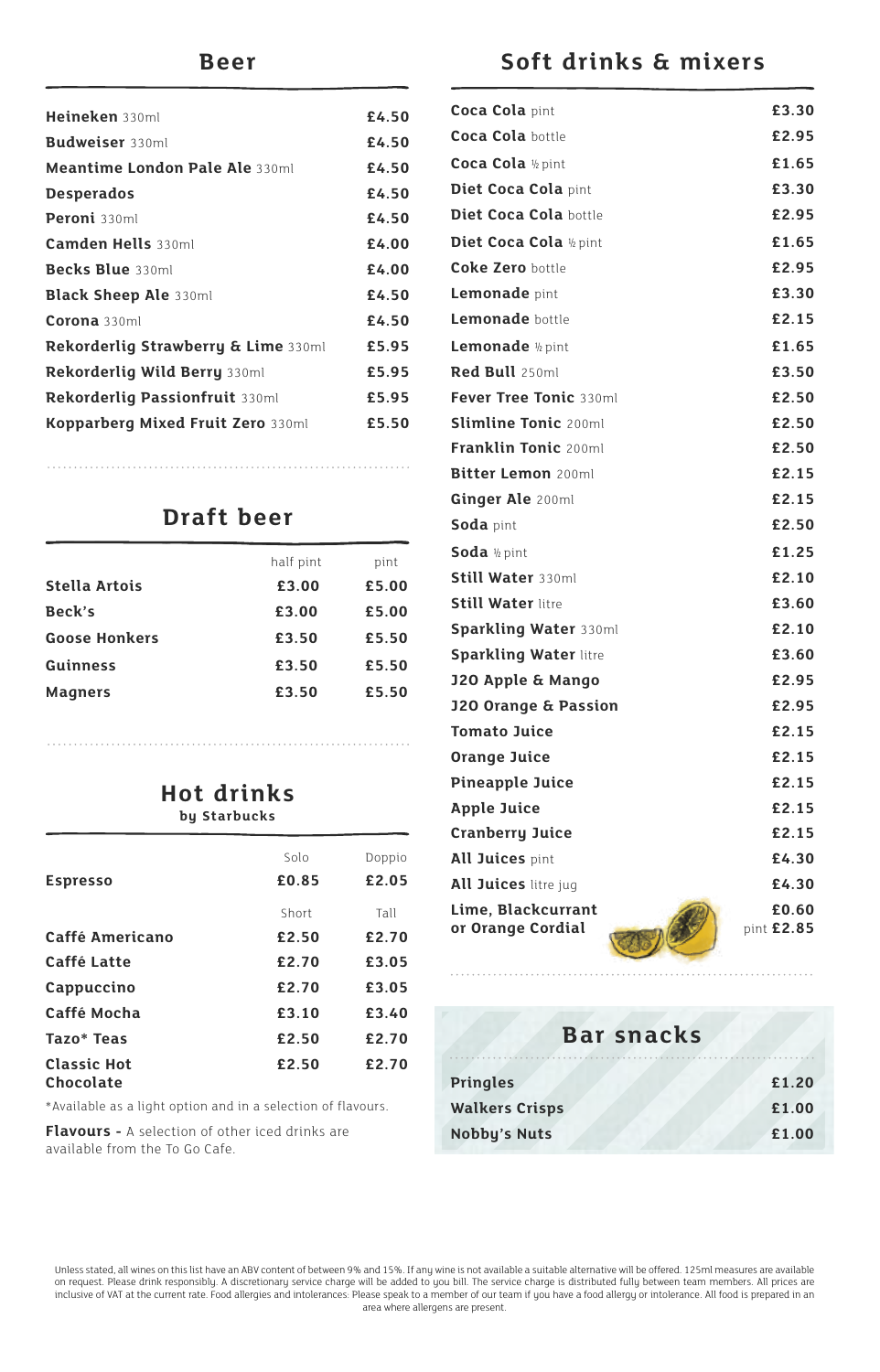|                                                                                                                                                                                                                                                    | 125ml | 175ml | 250ml  | per bottle |
|----------------------------------------------------------------------------------------------------------------------------------------------------------------------------------------------------------------------------------------------------|-------|-------|--------|------------|
| El Velero Verdejo Blanco, Valdepeñas (SPAIN)<br>Melon and green apple on the palate with floral notes on the finish.                                                                                                                               | £5.00 | £6.00 | £7.75  | £23.00     |
| <b>Gavi di Gavi</b> , Enrico Serafino (ITALY)<br>Beautiful minerality and acidity with a citrus and floral bouquet.                                                                                                                                |       |       |        | £35.00     |
| <b>Picpoul de Pinet, Réserve Mirou (FRANCE)</b><br>Citrussy, with delicious ripe fruit.                                                                                                                                                            | £6.00 | £7.50 | £9.50  | £28.00     |
| <b>Chablis, Bouchard Aîné &amp; Fils (FRANCE)</b><br>Typical light, fresh and fruity nose with mineral aromas,<br>white flowers and hints of fresh peach, dried fruits and hazelnut,<br>the palate is dry with a citrussy freshness to the finish. |       |       |        | £40.00     |
| Altoritas Sauvignon Blanc, Central Valley (CHILE)<br>Light, herbaceous aromas, coupled with lemon on the dry,<br>refreshing palate.                                                                                                                | £5.50 | £7.00 | £9.00  | £25.00     |
| Vinuva Organic Pinot Grigio, Terre Siciliane (ITALY)<br>Ripe, apple flavoured wine.                                                                                                                                                                | £5.50 | £7.00 | £9.00  | £25.00     |
| <b>Leiras, Albariño Rías Baixas (SPAIN)</b><br>The wine exhibits fresh green apple and citrus aromas with<br>a pinch of spice on a dry, minerally palate.                                                                                          | £6.50 | £8.00 | £10.00 | £30.00     |
| Bouchard Ainé & Fils Chardonnay (FRANCE)<br>White flower aromas, such as acacia, alongside notes<br>of honey and vanilla.                                                                                                                          | £5.50 | £7.00 | £9.00  | £25.00     |
|                                                                                                                                                                                                                                                    |       |       |        |            |
| El Velero Tempranillo Tinto, Valdepeñas (SPAIN)<br>Cherry-red Tempranillo that shows strawberry & fruits of the<br>forest on its smooth & velvety palate.                                                                                          | £5.00 | £6.00 | £7.75  | £23.00     |
| Marqués de Morano Rioja Joven, (SPAIN)<br>A young Rioja made using the classic Tempranillo grape.<br>Shows ripe, fresh fruit flavours.                                                                                                             | £5.50 | £7.00 | £9.00  | £25.00     |
| Valpolicella Classico, Bolla (ITALY)<br>Fragrant aromas of cherry, redcurrant and blackberry,<br>with a hint of black pepper and walnut.                                                                                                           | £6.00 | £7.50 | £9.50  | £28.00     |
| The Federalist 1776 Zinfandel, Lodi (CALIFORNIA)<br>Aromas of plum and cherry are dominant on the nose backed<br>up by cinnamon spice.                                                                                                             |       |       |        | £40.00     |
| Chalk Hill Luna Shiraz, McLaren Vale (AUSTRALIA)<br>A rich, deep purple coloured wine, the palate shows crunchy red-berry<br>fruit with hints of chocolate, coffee and cracked pepper spice.                                                       | £6.50 | £8.00 | £10.00 | £30.00     |
| Santa Rita 8KM Merlot, Central Valley (CHILE)<br>Plums and blackberries dominate this wine, with subtle<br>spicy and vanilla notes.                                                                                                                | £6.00 | £7.50 | £9.50  | £28.00     |
| Portillo Malbec, Uco Valley, Mendoza (ARGENTINA) (Ve)<br>Ruby-red wine displaying a fresh and fruity nose, enhanced by hints<br>of plum, black berries and a touch of vanilla, fresh fruit flavours.                                               | £6.00 | £7.50 | £9.50  | £28.00     |
| Granfort Cabernet Sauvignon, Pays d'Oc (FRANCE)<br>Typical blackcurrant fruit flavours.                                                                                                                                                            | £5.50 | £7.00 | £9.00  | £25.00     |
| Kleine Zalze Vineyard Selection Pinot Noir, (Western Cape) £6.50<br>An elegant wine displaying soft red fruits on the bouquet,<br>supported with savoury notes.                                                                                    |       | £8.00 | £10.00 | £30.00     |
|                                                                                                                                                                                                                                                    |       |       |        |            |
|                                                                                                                                                                                                                                                    |       |       |        |            |
| El Velero Tempranillo Rosado, Valdepeñas (SPAIN)<br>A soft and juicy rosé showing notes of strawberry and citrus.                                                                                                                                  | £5.00 | £6.00 | £7.75  | £23.00     |
| Santa Rita Rosé, Central Valley (CHILE)<br>Fruity and expressive with a predominance of strawberry,<br>raspberry and delicate citrus notes recalling.                                                                                              | £6.00 | £7.00 | £9.50  | £28.00     |
| Côtes de Provence Rosé, Vérité du Terroir,<br>Château La Gordonne (FRANCE)                                                                                                                                                                         |       |       |        | £35.00     |
| A generous bouquet with aromas of ripe red fruits, such                                                                                                                                                                                            |       |       |        |            |

as fresh strawberry, and notes of blackcurrant and violet.

**White**

**Red**

**Rosé**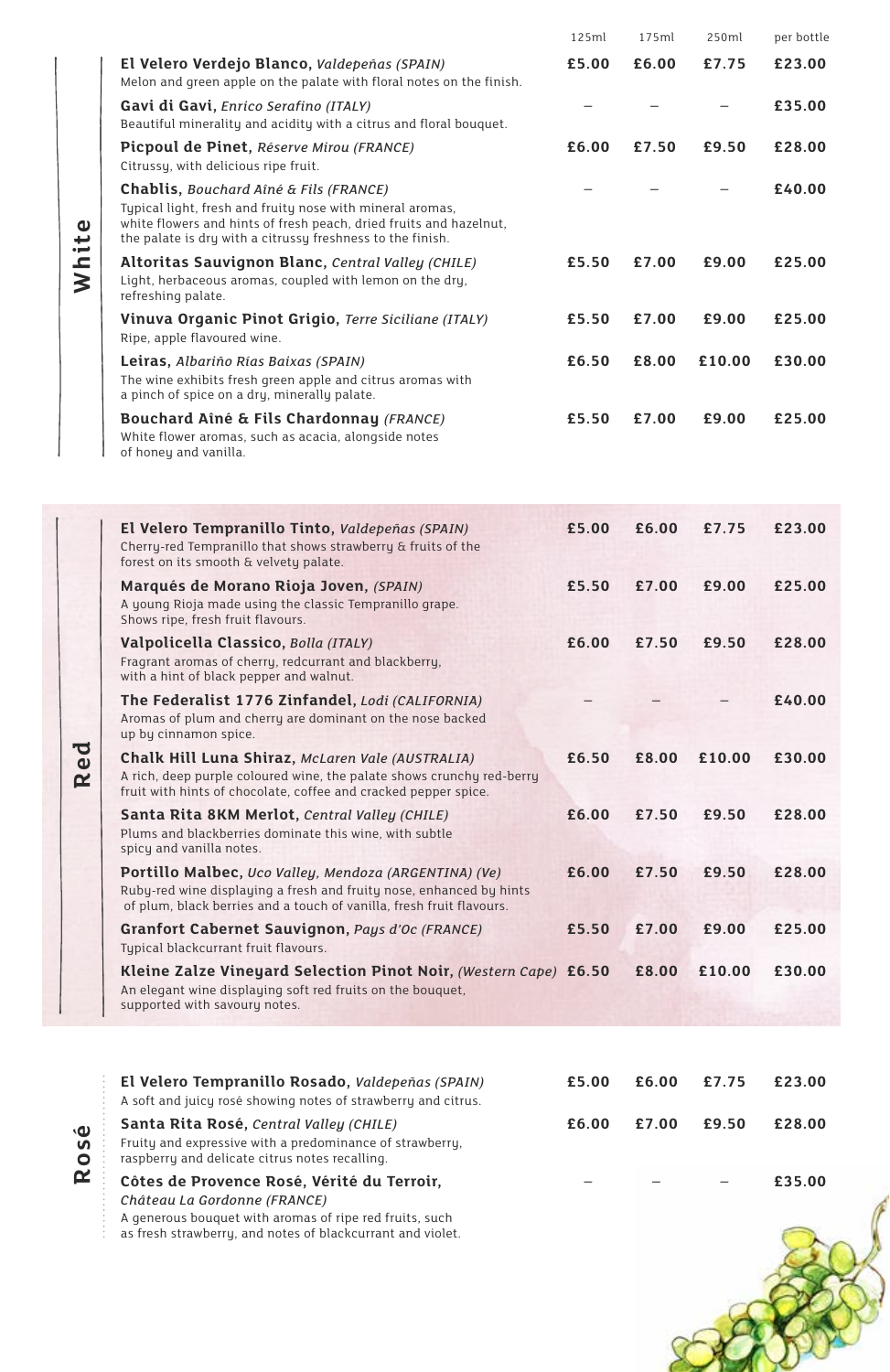|                      |                                                                                                               | 125ml | 175ml | 250ml  | per bottle |
|----------------------|---------------------------------------------------------------------------------------------------------------|-------|-------|--------|------------|
|                      | Graham's 10 Year Old Tawny Port, (Portugal)<br>Nutty aromas combined with hints of honey and fig.             | £6.50 | £8.00 | £10.00 | £30.00     |
| Swee <sup>®</sup>    | <b>Muscadet</b>                                                                                               | £6.00 | £7.00 | £9.50  | £28.00     |
|                      | Béres Tokaji Aszú 5 Puttonyos, (Hungary)<br>A very sweet wine with flavours of dried apricot, fig and lime.   |       |       |        | £45.00     |
|                      | Galanti Prosecco Extra Dru<br>Apple, pear with a hint of peach.                                               | £7.50 |       |        | £28.00     |
| <b>5</b>             | Galanti Spumante Rosato<br>Light coloured rosé with generous raspberry and<br>strawberry fruit on the palate. | £8.00 |       |        | £30.00     |
| $\mathbf{e}$         | <b>Lanson Black Label Brut NV</b><br>Crisp and lemony style that develops more complexity with time.          |       |       |        | £90.00     |
| uddi<br>$\mathbf{a}$ | Moët & Chandon Brut Impérial NV<br>Bright fruity Champagne with an elegant maturity.                          |       |       |        | £100.00    |
|                      | Nyetimber, (England)<br>Complex notes of honey, toasted almond and baked apples.                              |       |       |        | £75.00     |
|                      | Nyetimber Rosé, (England)<br>A mix of red berries with a hint of spice and lavender.                          |       |       |        | £80.00     |

**Liqueurs**

цý, e e contro

|                          | 25ml  | 50ml  |                               | 25ml  | 50ml  |
|--------------------------|-------|-------|-------------------------------|-------|-------|
| Pernod                   | £3.60 | £7.20 | <b>Southern Comfort</b>       | £4.00 | £8.00 |
| Pimm's                   | £4.00 | £8.00 | <b>Passoa</b>                 | £3.00 | £6.00 |
| <b>Dubonnet</b>          | £3.00 | £6.00 | <b>Baileus</b>                | £4.50 | £9.00 |
| <b>Cinzano Dru</b>       | £3.00 | £6.00 | Kahlua                        | £3.50 | £7.00 |
| <b>Cinzano Bianco</b>    | £3.00 | £6.00 | <b>Tia Maria</b>              | £3.50 | £7.00 |
| Campari                  | £3.50 | £7.00 | <b>Toffee Liquor</b>          | £3.00 | £6.00 |
| Aperol                   | £3.00 | £6.00 | <b>Frangelico</b>             | £3.50 | £7.00 |
| <b>Martini Rosso</b>     | £3.00 | £6.00 | <b>Antica Classic Sambuca</b> | £3.50 | £7.00 |
| <b>Martini Extra Dry</b> | £3.00 | £6.00 | <b>Raspberry Sambuca</b>      | £3.50 | £7.00 |
| <b>Martini Bianco</b>    | £3.00 | £6.00 | <b>Banana Sambuca</b>         | £3.50 | £7.00 |
| <b>Pimm's Blackberry</b> | £4.00 | £8.00 | <b>Black Sambuca</b>          | £3.50 | £7.00 |
| & Elderflower            |       |       | <b>Apple Sambuca</b>          | £3.50 | £7.00 |
| <b>Drambuie</b>          | £4.50 | £9.00 | <b>Archers</b>                | £3.50 | £7.00 |
| <b>Cointreau</b>         | £4.00 | £8.00 | <b>Sourz Apple</b>            | £3.00 | £6.00 |
| Malibu                   | £3.50 | £7.00 | <b>Sourz Cherru</b>           | £3.00 | £6.00 |
| <b>Benedictine</b>       | £4.50 | £9.00 | <b>Sourz Raspberry</b>        | £3.00 | £6.00 |
| <b>Grand Marnier</b>     | £4.00 | £8.00 | <b>Martini Passionfruit</b>   | £3.00 | £6.00 |
| <b>Chambord</b>          | £4.00 | £8.00 | <b>Jagermeister</b>           | £3.50 | £7.00 |
| <b>Angostura Bitters</b> | £3.00 | £6.00 | Limoncello                    | £3.00 | £6.00 |
| St. Germain              | £4.00 | £8.00 |                               |       |       |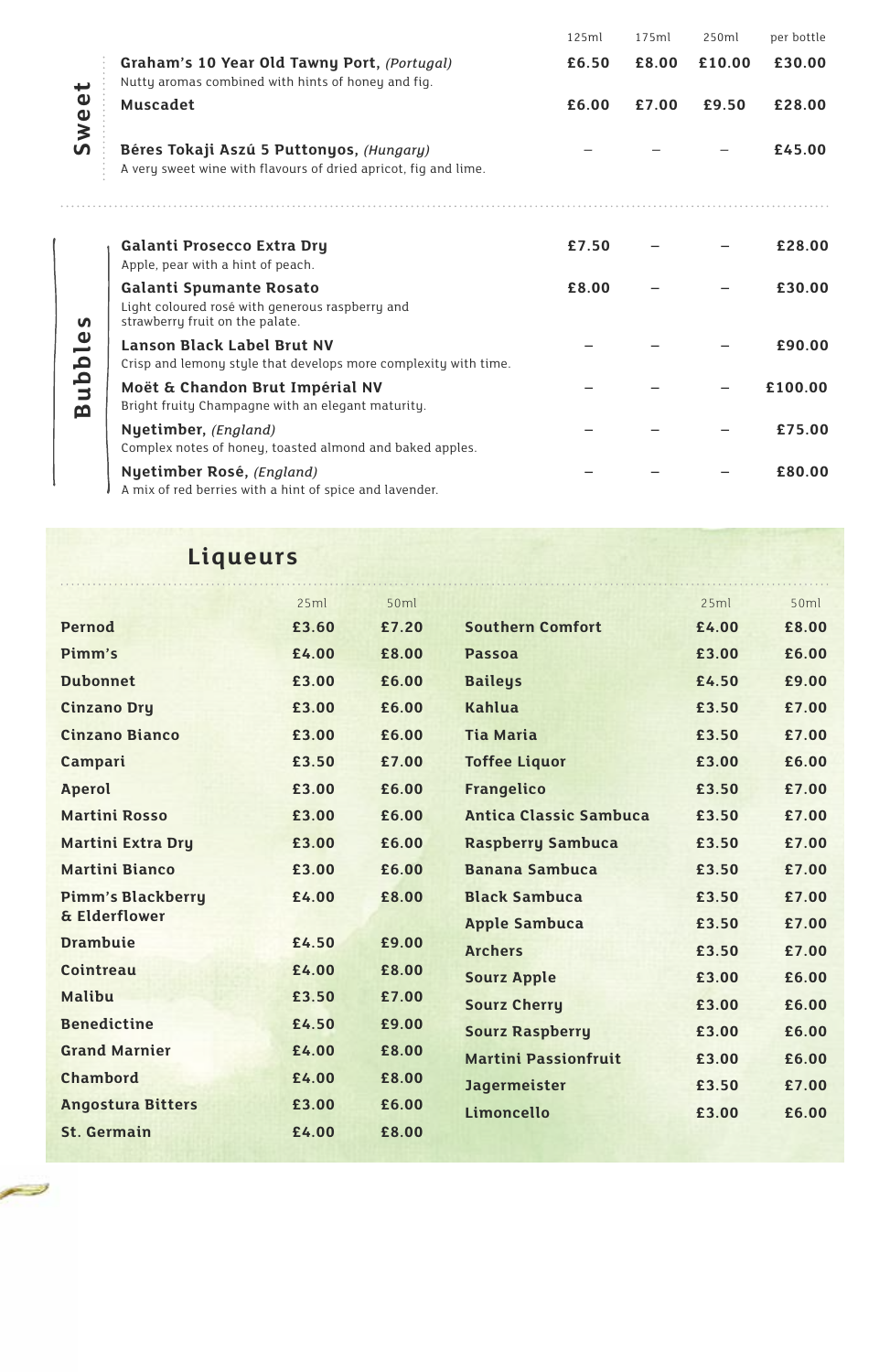## **Spirits**

|                                    | 25ml  | 50ml   |                                             | 25ml  | 50ml  |
|------------------------------------|-------|--------|---------------------------------------------|-------|-------|
| <b>Smirnoff Red Label</b>          | £3.50 | £7.00  | Havana Club 3 Year Old                      | £4.00 | £8.00 |
| <b>Absolut Blue</b>                | £4.00 | £8.00  | Havana Club 7 Year Old                      | £4.50 | £9.00 |
| <b>Absolut Citron</b>              | £4.00 | £8.00  | Metaxa                                      | £4.00 | £8.00 |
| <b>Absolut Kurant</b>              | £4.00 | £8.00  | Courvoisier                                 | £4.00 | £8.00 |
| Absolut Raspberri                  | £4.00 | £8.00  | <b>Martell VS</b>                           | £3.50 | £7.00 |
| Absolut Vanilla                    | £4.00 | £8.00  | <b>Martell VSOP</b>                         | £4.50 | £9.00 |
| <b>Eristoff Vodka</b>              | £4.50 | £9.00  | <b>Remy Martin VSOP</b>                     | £4.50 | £9.00 |
| <b>Belvedere Vodka</b>             | £5.00 | £10.00 | Olmeca Blanco                               | £3.50 | £7.00 |
| <b>Chase Potato Vodka</b>          | £5.00 | £10.00 | <b>Olmeca Reposado</b>                      | £3.50 | £7.00 |
| Grey Goose Vodka                   | £5.50 | £11.00 | <b>Johnnie Walker</b>                       | £4.20 | £8.40 |
| <b>Beefeater Gin</b>               | £3.00 | £6.00  | <b>Red Label</b>                            |       |       |
| <b>Beefeater Pink Gin</b>          | £3.00 | £6.00  | <b>Johnnie Walker</b><br><b>Black Label</b> | £3.50 | £7.00 |
| <b>Tanqueray London</b><br>Dry Gin | £4.00 | £8.00  | Bell's                                      | £3.50 | £7.00 |
| Gordons                            | £4.00 | £8.00  | <b>The Famous Grouse</b>                    | £3.50 | £7.00 |
| <b>Gordons Sloe Gin</b>            | £3.50 | £7.00  | <b>Chivas Regal</b><br>12 Year Old          | £4.00 | £8.00 |
| Warner's Rhubarb Gin               | £5.00 | £10.00 | <b>Chivas Regal</b>                         | £4.00 | £8.00 |
| Warner's Elderflower Gin           | £4.50 | £9.00  | 18 Year Old                                 |       |       |
| <b>Gin Mare</b>                    | £5.00 | £10.00 | <b>Jack Daniel's</b>                        | £3.50 | £7.00 |
| <b>Haymans London</b>              | £4.50 | £9.00  | Jack Daniel's Honey                         | £3.50 | £7.00 |
| Dru Gin                            |       |        | <b>The Naked Grouse</b>                     | £3.50 | £7.00 |
| <b>Hendricks Gin</b>               | £4.50 | £9.00  | Glenmorangie                                | £4.00 | £8.00 |
| <b>Bacardi Carta Blanca</b>        | £3.50 | £7.00  | Glenfiddich                                 | £4.00 | £8.00 |
| <b>Bacardi Carta Negra</b>         | £3.50 | £7.00  | Talisker 10 year                            | £4.50 | £9.00 |
| <b>Captain Morgan</b><br>Dark Rum  | £3.50 | £7.00  | <b>Jim Beam</b>                             | £4.00 | £8.00 |
| <b>Captain Morgan</b>              | £3.50 | £7.00  | <b>Maker's Mark</b>                         | £4.50 | £9.00 |
| <b>Spiced Rum</b>                  |       |        | <b>Buffalo Trace</b>                        | £4.00 | £8.00 |
| Lamb's Navy Rum                    | £3.50 | £7.00  | <b>Jameson</b>                              | £3.50 | £7.00 |
| <b>Havana Club Anejo</b>           | £4.00 | £8.00  | <b>Bushmills</b>                            | £4.00 | £8.00 |

### **Cocktails**

| <b>Mocktails</b>       |       |                    |       |
|------------------------|-------|--------------------|-------|
| <b>Tequila Sunrise</b> | £7.95 |                    |       |
| Caipirinha             | £7.95 | Martini            | £7.95 |
| Spritzer               | £5.95 | Cosmopolitan       | £7.95 |
| <b>Kir Royale</b>      | £7.95 | <b>Bloody Mary</b> | £7.95 |
| <b>Bellini</b>         | £7.95 | Negroni            | £7.95 |
| <b>Aperol Spritz</b>   | £7.95 | Pimm's             | £7.95 |
| Mojito                 | £7.95 | Piña Colada        | £7.95 |
|                        |       |                    |       |

| Virgin Piña Colada                        |       |
|-------------------------------------------|-------|
| Virgin Mojito (Strawberry / Passionfruit) | £5.00 |
| <b>Mango Mule</b>                         | £5.00 |